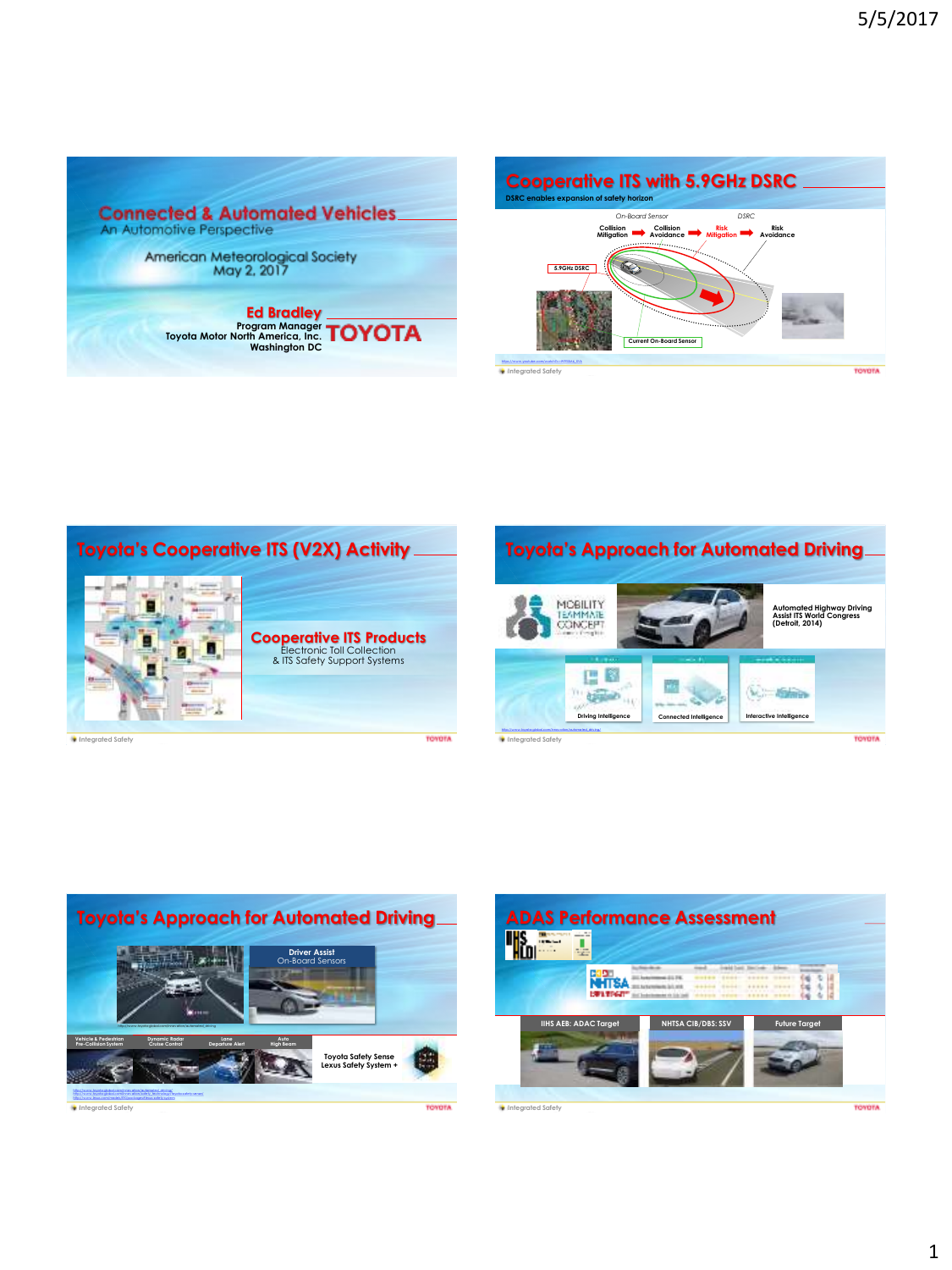

**Target Road for ADAS Performance Confirmation Traditional Approaches New Opportunities** Camera  $\overrightarrow{L}$ V2X Road Map  $\Rightarrow$ 3D Map Test Drive  $\overrightarrow{L}$ **D**ata Experience<sup>1</sup> Levels **Integrated Safety TOYOTA** 



**Integrated Safety**





**Integrated Safety**

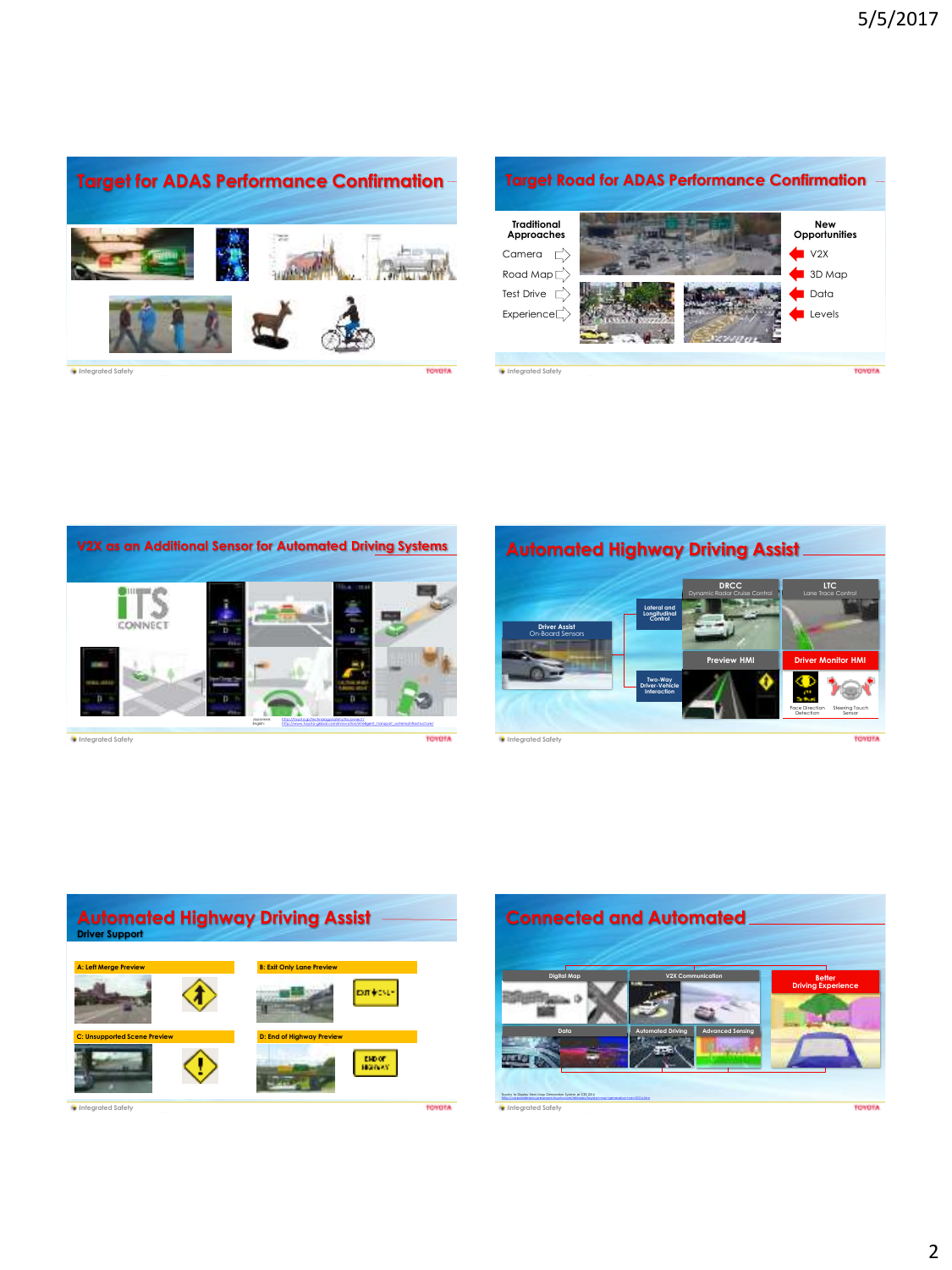



**What Vehicles may not be able to "See" sometimes It cannot see it if it is not there It may not see everything** Google Map **It may not see if it is hard to see It may see something even if it is not there Integrated Safety TOYOTA** 

## **Potential Areas for Collaborative Work**



**Integrated Safety**



**TOYOTA**